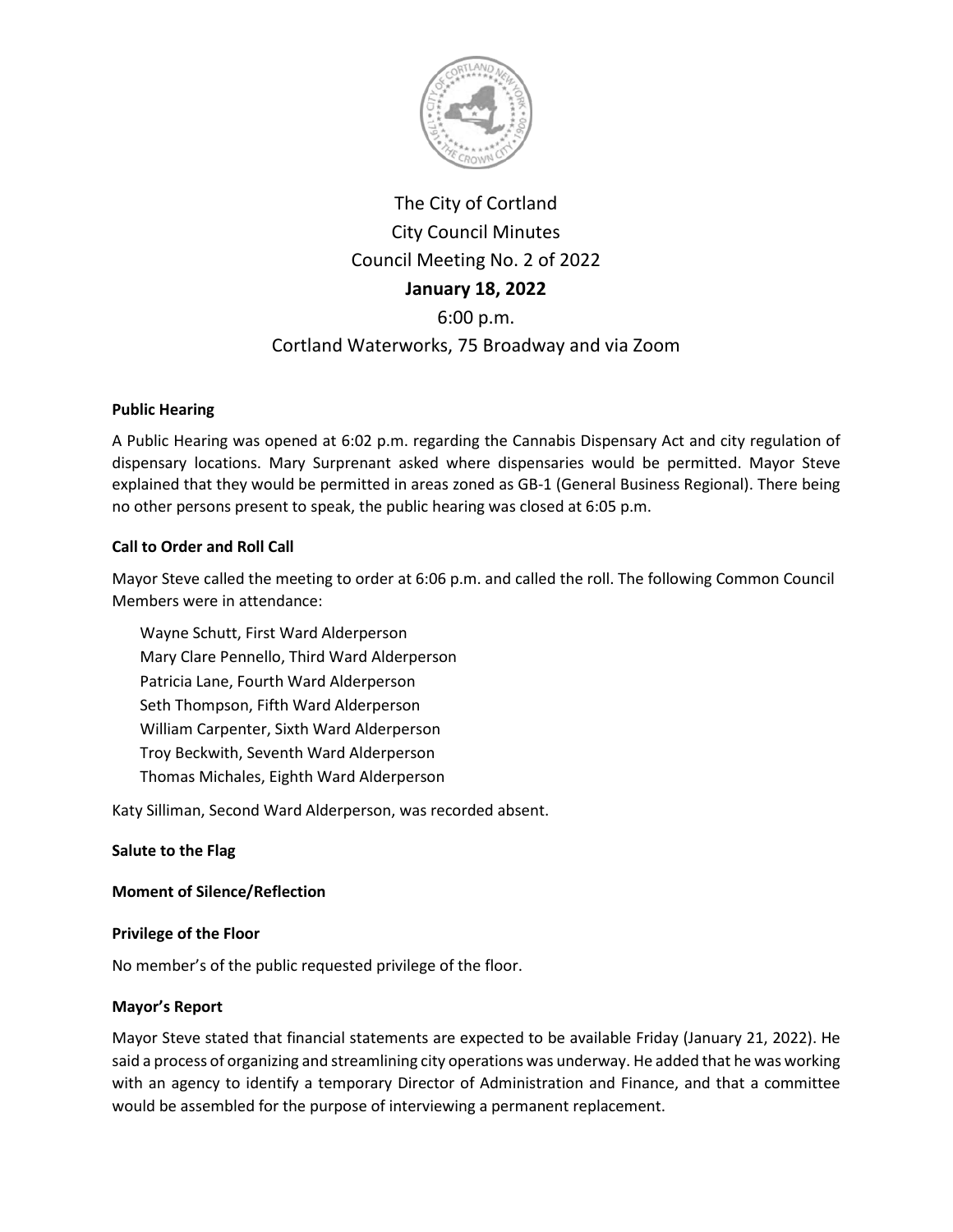#### **Ward Reports**

- Ward 1: Council Member Schutt commented that he received several complaints about snow removal which were fixed within an hour. He thanked DPW Superintendent Nic Dovi for his help. He noted that the traffic light timer at the intersection of Floral Ave. and Madison St. had been adjusted. Mr. Schutt also said that there were some trash removal issues to be addressed.
- Ward 3: Council Member Pennello said she had communicated with residents in advance of the recent snowfall that they should contact her about any weather-related concerns or problems. She also noted that a constituent had contacted her with questions and concerns about the permitted locations of cannabis dispensaries.
- Ward 4: Council Member Lane noted that the college had returned to session. She said there was a problem with the speed of snowplows on Tompkins St. and snow being thrown onto sidewalks along with projectiles which could be caught and expelled from snowblowers. Ms. Lane also said she had been contacted on cannabis locations and the Parker School project.
- Ward 5: Council Member Thompson said that issues with a longstanding nuisance home had been addressed and thanked the Mayor, Council Member Michales, the Fire Department and neighbors for their efforts. He also noted thanked the DPW for quickly salting Pendleton Hill which had dangerous icy sidewalk conditions.
- Ward 6: Council Member Carpenter asked about when the state would advance regulations relating to cannabis dispensaries. Mayor Steve replied that they should be forthcoming soon.
- Ward 7: Council Member Beckwith asked that residents not plow snow across the street. He also asked residents to shovel out fire hydrants in front of their homes, or to ask neighbors or the Fire Department for help with this important safety measure.
- Ward 8: Council Member Michales indicated he had attended a cannabis information session and had met with the IDA/BDC. He said the library director contacted him about improving signage visibility at city entry ways, and that he wanted to find a way to work that out.

#### **Finance Report**

Mayor Steve said that the city had been audited by the state Comptroller's Office regarding the city's administration of grants. He noted that the report was positive, and the city is addressing points identified in the report.

## **Approval of the Minutes**

The minutes of January 4, 2022 were approved.

|           | Motioned by: Council Member Pennello |
|-----------|--------------------------------------|
|           | Seconded by: Council Member Lane     |
| Approved: | $Aves - 7$                           |
|           | $Nays - 0$                           |

**Resolution No. 11 of 2022 Appointment of Tracey Hatfield as Commissioner of Deeds for the City of Cortland**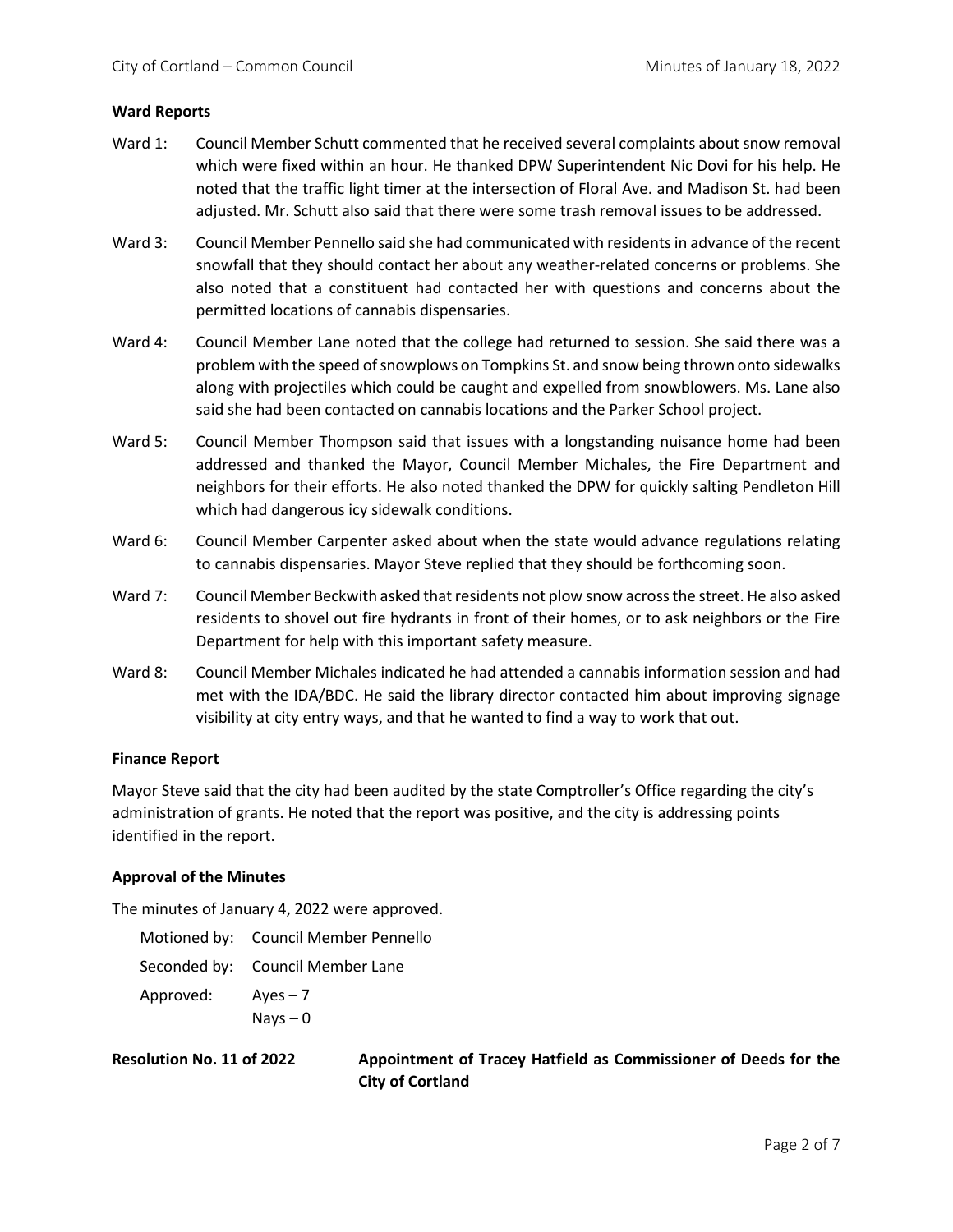RESOLVED, The Common Council appoints Tracey Hatfield, residing at, 4384 McCloy Road, Cortland, NY 13045, as Commissioner of Deeds for a two-year term from date of appointment, December 21, 2021, until December 21, 2023.

|             | Motioned by: Council Member Beckwith                                                                                  |
|-------------|-----------------------------------------------------------------------------------------------------------------------|
|             | Seconded by: Council Member Carpenter                                                                                 |
| Discussion: | The Mayor explained that the Resolution No. 301 of 2021 did not have the person's<br>address or term dates specified. |
| Approved:   | $Aves - 7$<br>$N$ ays $-0$                                                                                            |

## **Resolution No. 12 of 2022 Appointment of Nicole Bennett as Commissioner of Deeds for the City of Cortland**

RESOLVED, The Common Council appoints Nicole Bennett, residing at 5346 East Homer Crossing Rd, Cortland, NY 13045 as Commissioner of Deeds for a two-year term from date of appointment, January 18, 2022, until January 18, 2024.

|           | Motioned by: Council Member Beckwith  |
|-----------|---------------------------------------|
|           | Seconded by: Council Member Carpenter |
| Approved: | $Aves - 7$                            |
|           | $Nays - 0$                            |

## **Resolution No. 13 of 2022 Retention and Disposition Schedule for New York Local Government Records**

RESOLVED, that the Retention and Disposition Schedule for New York Local Government Records is hereby adopted for use by all officers in legally disposing of valueless records listed there in, AND BE IT FURTHER,

RESOLVED, that in accordance with Article 57-A;

- (a) only those records will be disposed of that are described in Retention and Disposition Schedule for New York Local Government Records (LGS-1), after they have met the minimum retention periods described therein;
- (b) only those records will be disposed of that do not have sufficient administrative, fiscal, legal, or historical value to merit retention beyond established legal minimum periods.

|             | Motioned by: Council Member Schutt                                          |
|-------------|-----------------------------------------------------------------------------|
|             | Seconded by: Council Member Pennello                                        |
| Discussion: | The Mayor explained that this adoption helped meet accreditation standards. |
| Approved:   | Aves $-7$                                                                   |
|             | Nays $-0$                                                                   |

**Resolution No. 14 of 2022 Authorize Mortgage Subordination & Agreement**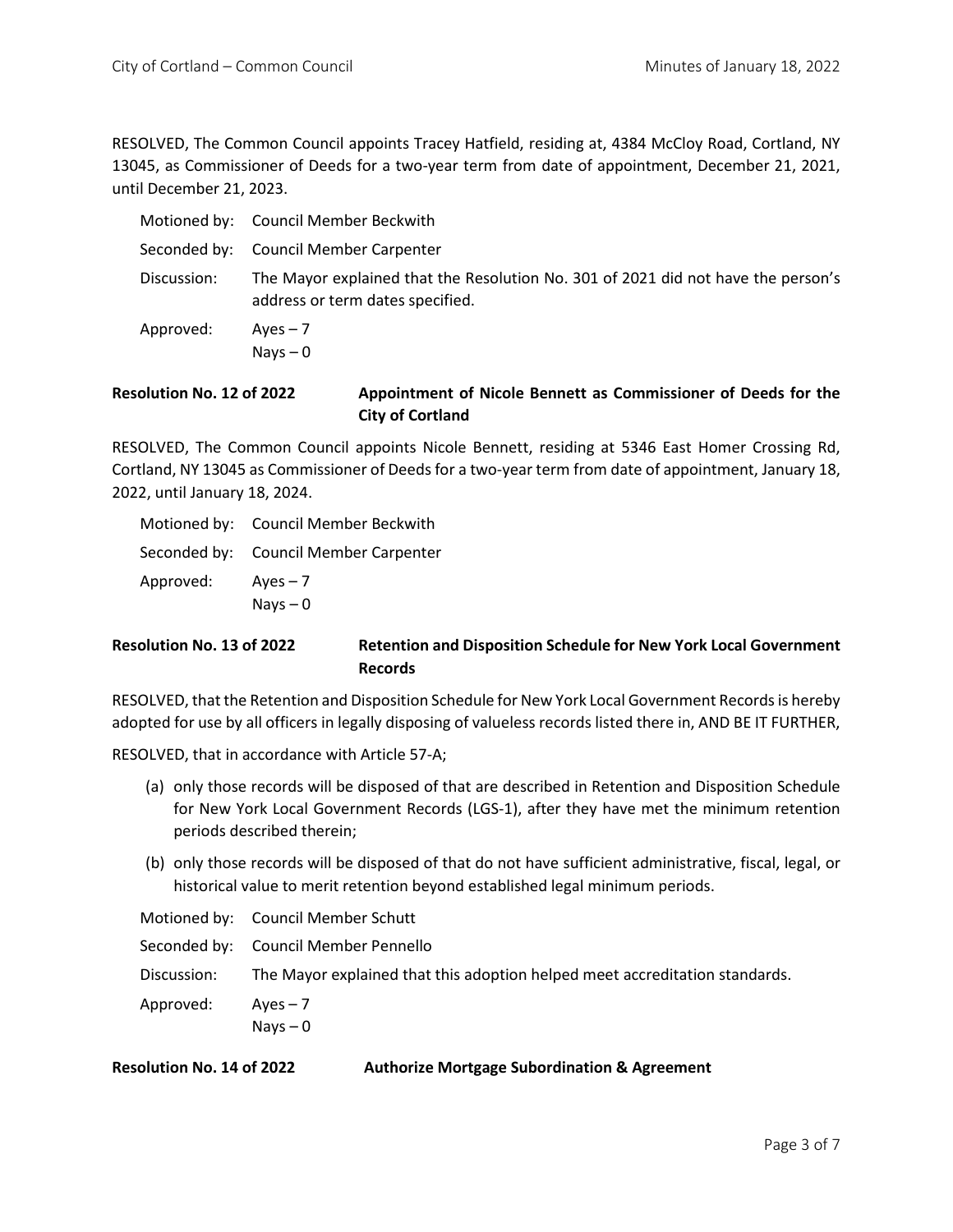RESOLVED that the City of Cortland subordinates its mortgage recorded as instrument #2012-07451 on December 20, 2021 with the Cortland County Clerk to a mortgage given to First National Bank of Dryden by the resident for \$62,000, and further authorizes Mayor Scott Steve to sign a subordination agreement for the same.

|           | Motioned by: Council Member Schutt   |
|-----------|--------------------------------------|
|           | Seconded by: Council Member Thompson |
| Approved: | $Aves - 7$                           |
|           | $Nays - 0$                           |

#### **Resolution No. 15 of 2022 Participation in County Mutual Aid Plan**

RESOLVED, that the City of Cortland Common Council affirms the participation of the City of Cortland Fire Department in the Cortland County Fire Service Mutual Aid Plan for a two-year term beginning on January 1, 2022, and ending December 31, 2023, and authorizes the Mayor to sign the agreement.

|           | Motioned by: Council Member Carpenter |
|-----------|---------------------------------------|
|           | Seconded by: Council Member Beckwith  |
| Approved: | $Aves - 7$                            |
|           | Nays $-0$                             |

## **Resolution No. 16 of 2022 Appoint Members to Fire Commission**

RESOLVED, that the Common Council does hereby affirm the appointments of Bonnie Heath of 18 Fox Hollow Road, Cortland, New York 13045 and William Starr of 9 Ridgeview Avenue, Cortland New York, 13045 to the Fire Commission for a term expiring January 31, 2025.

|           | Motioned by: Council Member Schutt |
|-----------|------------------------------------|
|           | Seconded by: Council Member Lane   |
| Approved: | $Aves - 7$                         |
|           | Nays $-0$                          |

#### **Resolution No. 17 of 2022 Emergency Repair to Fire Engine**

RESOLVED, that the City of Cortland Common Council authorizes the expenditure of funds payable to Cummins Northeast, Syracuse, NY Branch, 6193 Eastern Avenue, Syracuse, NY 13211 from the Department Budget Line A3410-540200 Cont Motor Equipment in the amount of \$44,560.93 to pay the cost of replacement of a motor and components for the 2010 KME Fire Engine (#201) used by the Cortland Fire Department.

Motioned by: Council Member Pennello

Seconded by: Council Member Schutt

Discussion: Deputy Fire Chief Michael TenKate explained that the fire truck, which has been out of service for a month and a half, needs a replacement engine as the current one could not be rebuilt. The work comes with a three-year warranty. He said the estimated value of the fire truck is \$150,00 and has an expected service life of ten more years. The Mayor added that additional funds may need to be allocated later in the year to that budget line.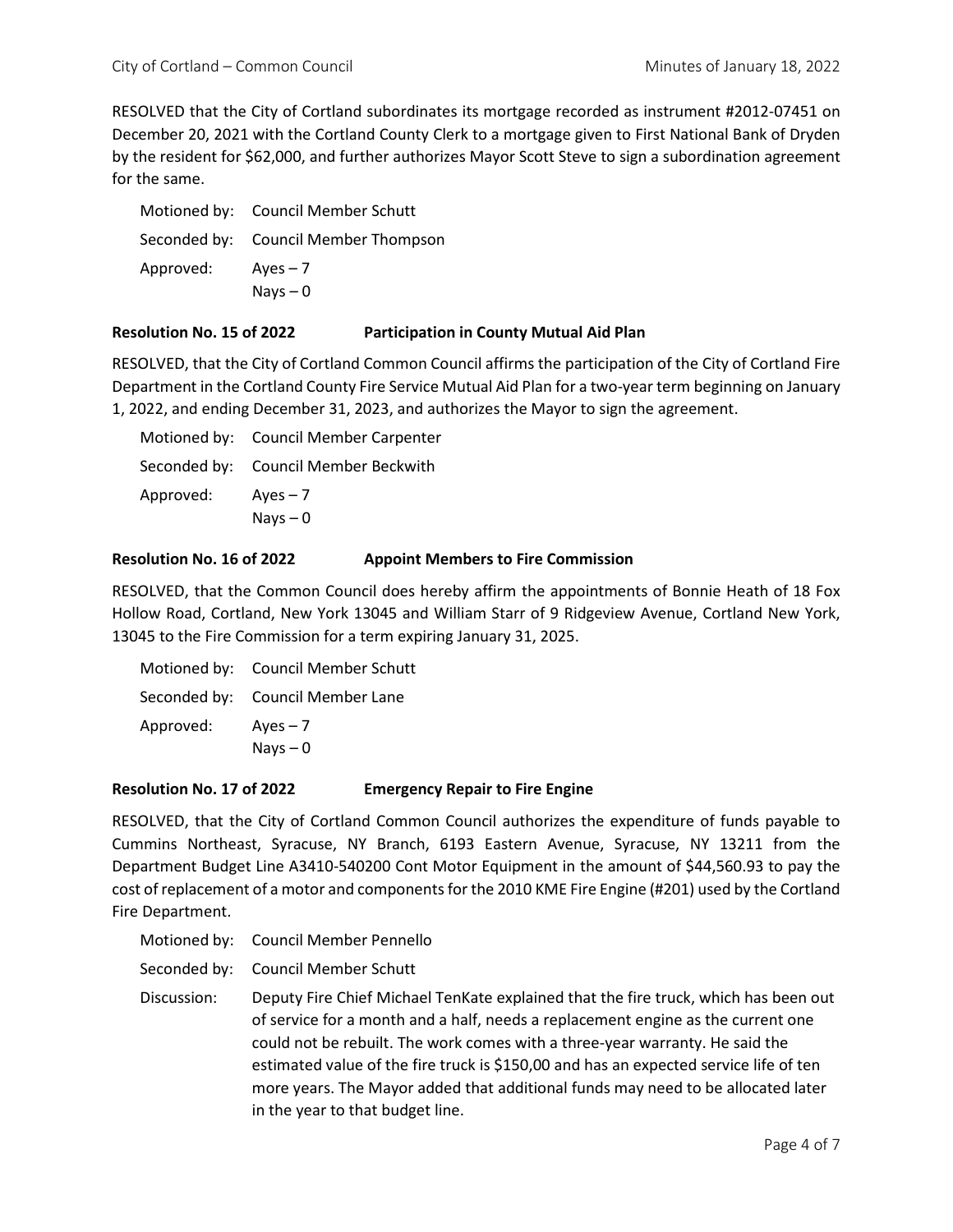Approved: Ayes – 7 Nays – 0

## **Resolution No. 18 of 2022 To Accept and Recognize Donations to Cortland Youth Bureau**

RESOLVED, that the Common Council accepts the donations listed below, and appropriates these funds to the Cortland Youth Bureau operating budget accounts outlined below.

|              | Pat & Bev Ryan                 | \$10,00.00 | Suggest Park Amenities A-7110.5405.02 |                                                                                    |
|--------------|--------------------------------|------------|---------------------------------------|------------------------------------------------------------------------------------|
|              | Todd & Michelle Funk           | \$500.00   | Youth Center                          | A-7330.5405                                                                        |
|              | <b>Community Foundation</b>    |            |                                       |                                                                                    |
|              | (Mary & Albert Beilby)         | \$300.00   | Athletic Equipment                    | A-7140.5405                                                                        |
|              | Beverly Ellefson               | \$150.00   | <b>Youth Center</b>                   | A-73305.405                                                                        |
|              | Randy & Susan Weatherby        | \$50.00    | <b>Music Trust Fund</b>               | Trust & Agency                                                                     |
| Motioned by: | <b>Council Member Beckwith</b> |            |                                       |                                                                                    |
| Seconded by: | <b>Council Member Thompson</b> |            |                                       |                                                                                    |
| Discussion:  |                                |            |                                       | The Mayor thanked these individuals and organization for their generous donations. |
| Approved:    | $Ayes - 7$<br>$Nays - 0$       |            |                                       |                                                                                    |

## **Resolution No. 19 of 2022 Adoption of Local Law #1 of 2022 Amending Article §300 Relating to Solar Farms**

RESOLVED, The Common Council approves Adoption of Local Law #1 of 2022 Amending Article §300 to allow solar farms in GI districts.

|             | Motioned by: Council Member Carpenter                                                                                                                      |
|-------------|------------------------------------------------------------------------------------------------------------------------------------------------------------|
|             | Seconded by: Council Member Pennello                                                                                                                       |
| Discussion: | The Mayor noted that a public hearing was held at the last Common Council meeting,<br>and that the solar farms being permitted were previously prohibited. |
| Approved:   | $Aves - 7$                                                                                                                                                 |
|             | Nays $-0$                                                                                                                                                  |

## **Resolution No. 20 of 2022 Rescind Resolution #273 of 2021 & Authorize Zoning Change from R-2 to GB-2 for Tax Map Parcel #87.53-03-16.200**

RESOLVED, RESOLUTION # 273 of 2021, is hereby rescinded, AND, BE IT FURTHER

RESOLVED that the Common Council hereby authorizes the rezoning of tax map parcel #87.53-03-16.200 located on River Street in the City of Cortland from R-2 to GB-2.

|              | Motioned by: Council Member Pennello                                                                                                                                                                                                                           |
|--------------|----------------------------------------------------------------------------------------------------------------------------------------------------------------------------------------------------------------------------------------------------------------|
| Seconded by: | <b>Council Member Schutt</b>                                                                                                                                                                                                                                   |
| Discussion:  | The resolution was amended to change R-1 references to R-2. The Mayor explained<br>that Resolution No. 273 of 2021 had misidentified zoning district GB-1. The correct<br>zoning district is GB-2. This resolution changes the tax map parcel from R-2 to GB-2 |
| Approved:    | Aves $-6$<br>Nays - 1 (Council Member Beckwith voting nay)                                                                                                                                                                                                     |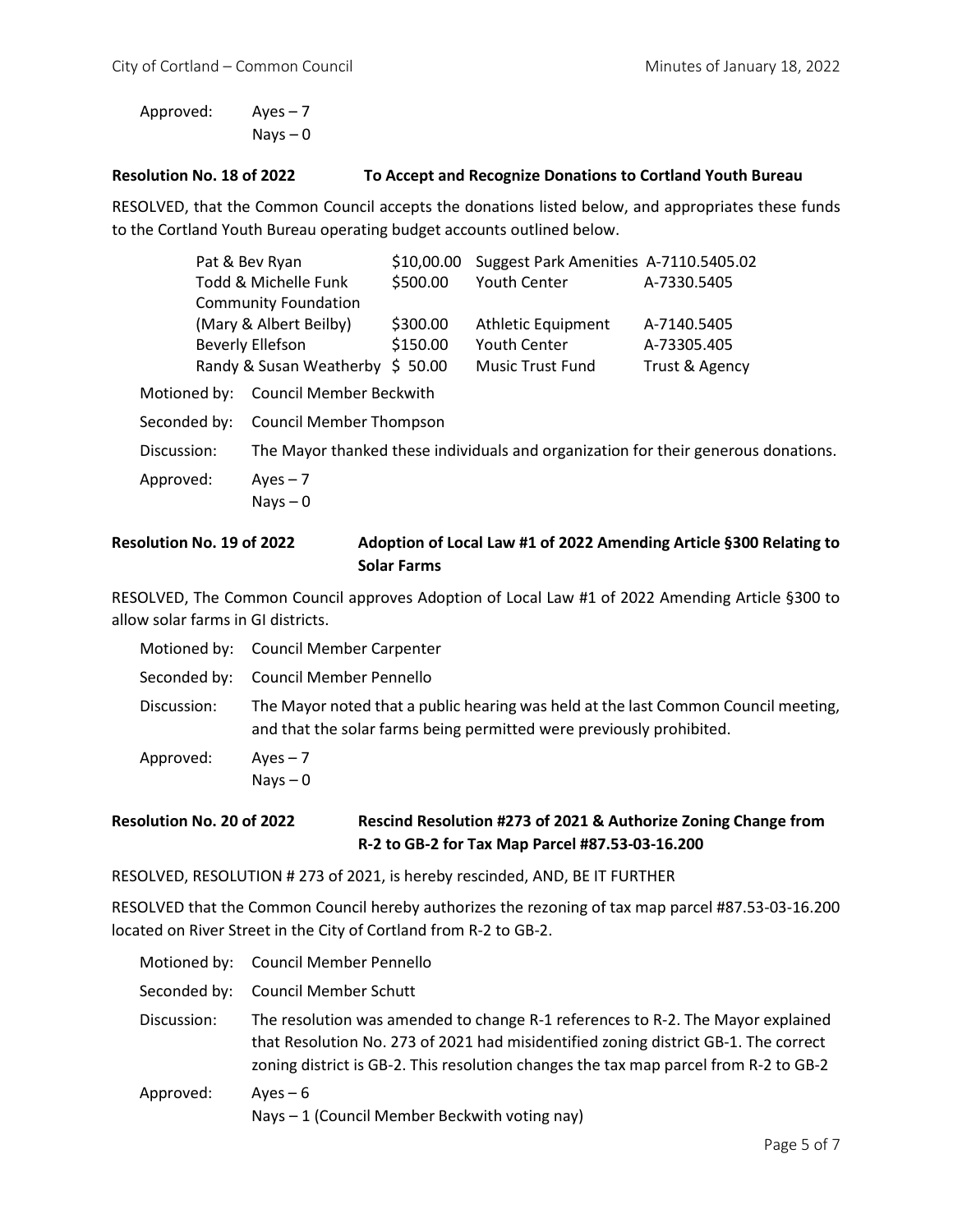## **Discussion Items**

#### **i. Code Department**

The Mayor said that more time was needed to review the organization of the department. He proposes holding off on any changes and assessing staffing needs. He also stated that there is a need to catch up on assessments.

#### **ii. Pace Lawsuit**

The Mayor noted that the case is pending, and that information has been provided to council members. He stated that the city reserves the right to appeal, but that he would like to meet with the parties to find a resolution. Corporation Counsel A.J. Meldrim explained legal issues and status of the case and clariid that no decision has been made by the court on the lawsuit as a whole

#### **iii. Civil Service Classifications**

The Mayor stated that civil service positions will be audited.

#### **iv. RFP Randall Park**

Youth Bureau Director John McNerney distributed an RFP for consulting services related to the proposed renovation of Randall Park. He said the RFP would be issued this week. He noted that many improvements have been made to the city's parks and recreational facilities over the past several years, and that Randall Park improvements have yet to be addressed. Mr. McNerney described the scope of the project which is outlined in the RFP. Council Member Michaels and Mr. McNerney noted that there would be opportunities for public input and feedback on proposed renovations and improvements. Mr. McNerney concluded that once a design plan is finished, the city will seek state grants and donations.

#### **v. Parker School Update**

The Mayor said that the city is seeking architectural services for the Parker School building. He has asked the YWCA and CAPCO to identify stakeholders for input on an RFP for design services. He said that the building has been closed on and the city now owns the building. On February  $1^{st}$  the city assumes responsibility for utilities. He also noted that the Cortland school district superintendent has offered the city furniture and equipment in the building.

## **vi. Draft of Ethics**

The Mayor noted that the proposed updates to the city's ethics policy have been distributed to council members, and that he would like to hold a public hearing on the prosed changes which are based on state recommendations. Council Member Thompson suggested that the current policy and the prosed policy be posted together on the city website for the public's review.

#### **vii. Article 78 Proceeding**

Corporation Counsel A.J. Meldrim explained that Sonbyrne Sales, Inc. commenced an Article 78 proceeding against the city Zoning Board of Appeals on January 14th. This is in connection with the ZBA's decision to deny Sonbyrne's application for area variances. The Mayor noted that this relates to Resolution No. 20 adopted during the meeting and that he recommends the issue go back to the ZBA to be reviewed.